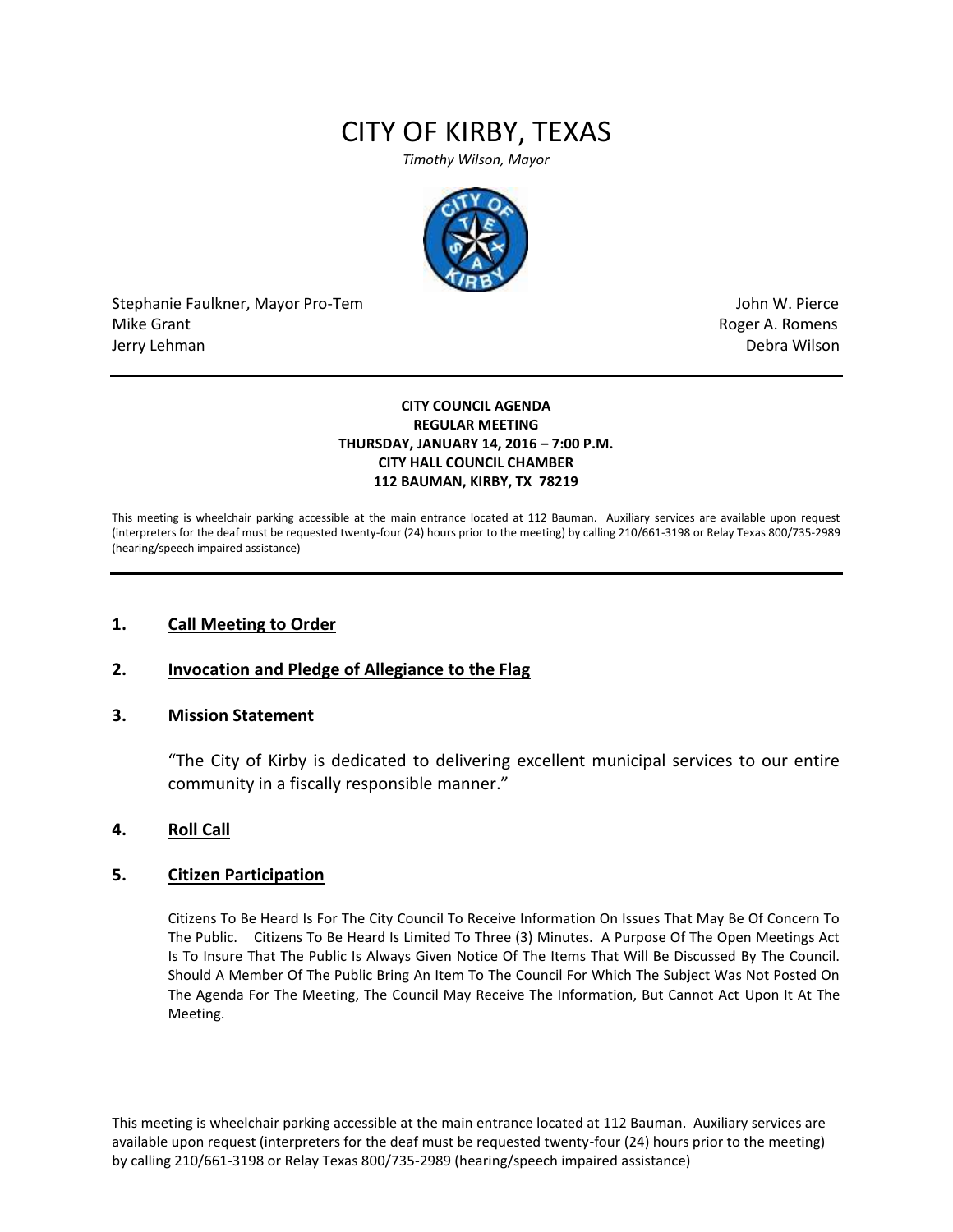# **6. Consent Agenda**

- a. Regular Meeting Minutes December 10, 2015
- b. Special Meeting Minutes December 17, 2015
- c. Quarterly Financial Statement For October 1, 2015 December 31, 2015

## **7. Presentation**

- a. VIA Bus Stop Improvements Project Update, Abigail Rodriguez
- b. Overview of Texas Fleet Fuel Services, Justin Upshaw
- c. 2015 Fire Department Awards

## **8. Discussion And Possible Action**

- a. Discussion And Possible Action Of Entering Into An Agreement With Greater Northeast Little League Inc., For The Use Of Land Owned By The City Of Kirby To Conduct Little League Baseball Athletic Functions
- b. Discussion And Possible Action Regarding Kirby Animal Shelter Renovations, Operations And Future Plans
- c. Discussion And Possible Action To Review And Approve Keep Kirby Beautiful Adopt-A-Spot Application
- d. Discussion And Possible Action To Consider Resolution No. R-2016-665 Supporting The Vision Zero Initiative For The City Of San Antonio And Other Communities Within The Region

## **9. Council Updates**

- a. Planning & Zoning
- b. Buildings & Standards
- c. Crime Control
- d. Beautification & Recycling
- e. Parks & Recreation
- f. Economic Development
- g. Ordinance Review